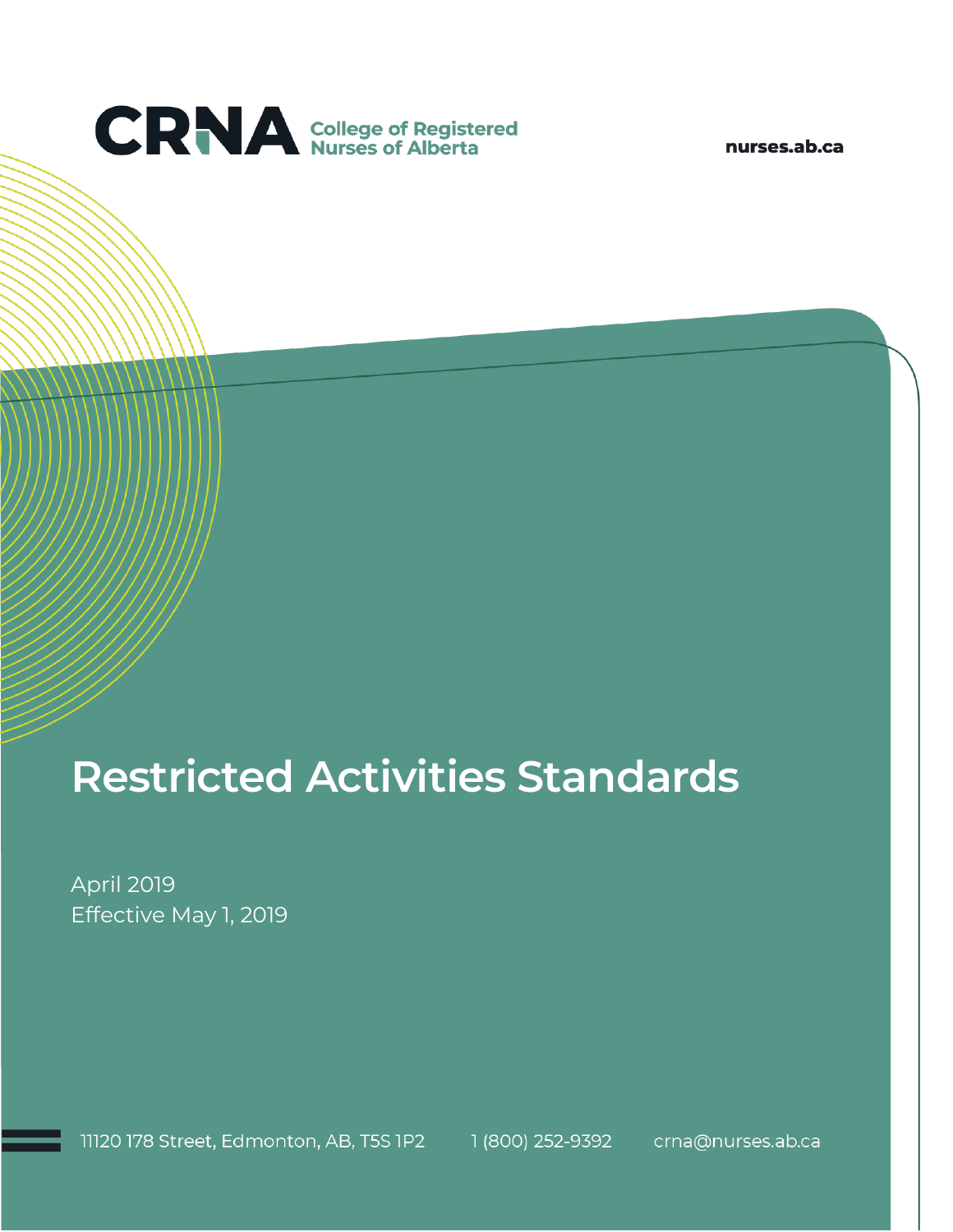

Approved by the College and Association of Registered Nurses of Alberta (CARNA) Council, May 2019, effective May 1, 2019.

The College and Association of Registered Nurses of Alberta (CARNA) is operating as the College of Registered Nurses of Alberta (CRNA).

Use of this document is permitted for the purposes of education, research, private study or reference.

Ensure you are using the current version of this document by visiting our website.

College of Registered Nurses of Alberta 11120 – 178 Street Edmonton, AB T5S 1P2

Phone: 780.451.0043 (in Edmonton) or 1.800.252.9392 (Canada-wide) Fax: 780.452.3276 Email: *[practice@nurses.ab.ca](mailto:practice@nurses.ab.ca)* Website: *[nurses.ab.ca](http://www.nurses.ab.ca/)*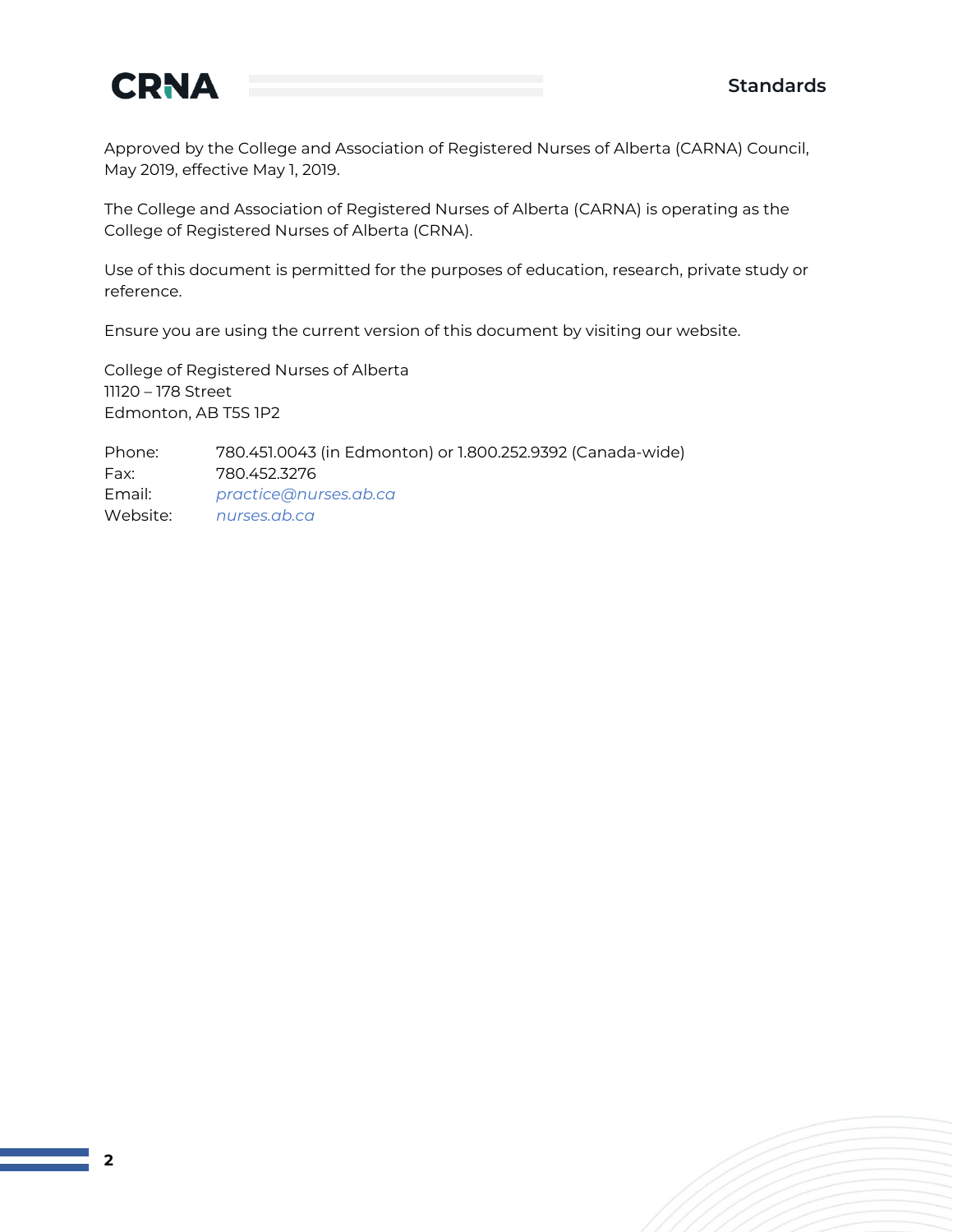### **Table of Contents**

| RESTRICTED ACTIVITIES AUTHORIZED BY THE REGISTERED NURSES PROFESSION    |  |
|-------------------------------------------------------------------------|--|
|                                                                         |  |
|                                                                         |  |
|                                                                         |  |
|                                                                         |  |
|                                                                         |  |
| CUTTING BODY TISSUE, PERFORMING SURGICAL OR OTHER INVASIVE PROCEDURES18 |  |
|                                                                         |  |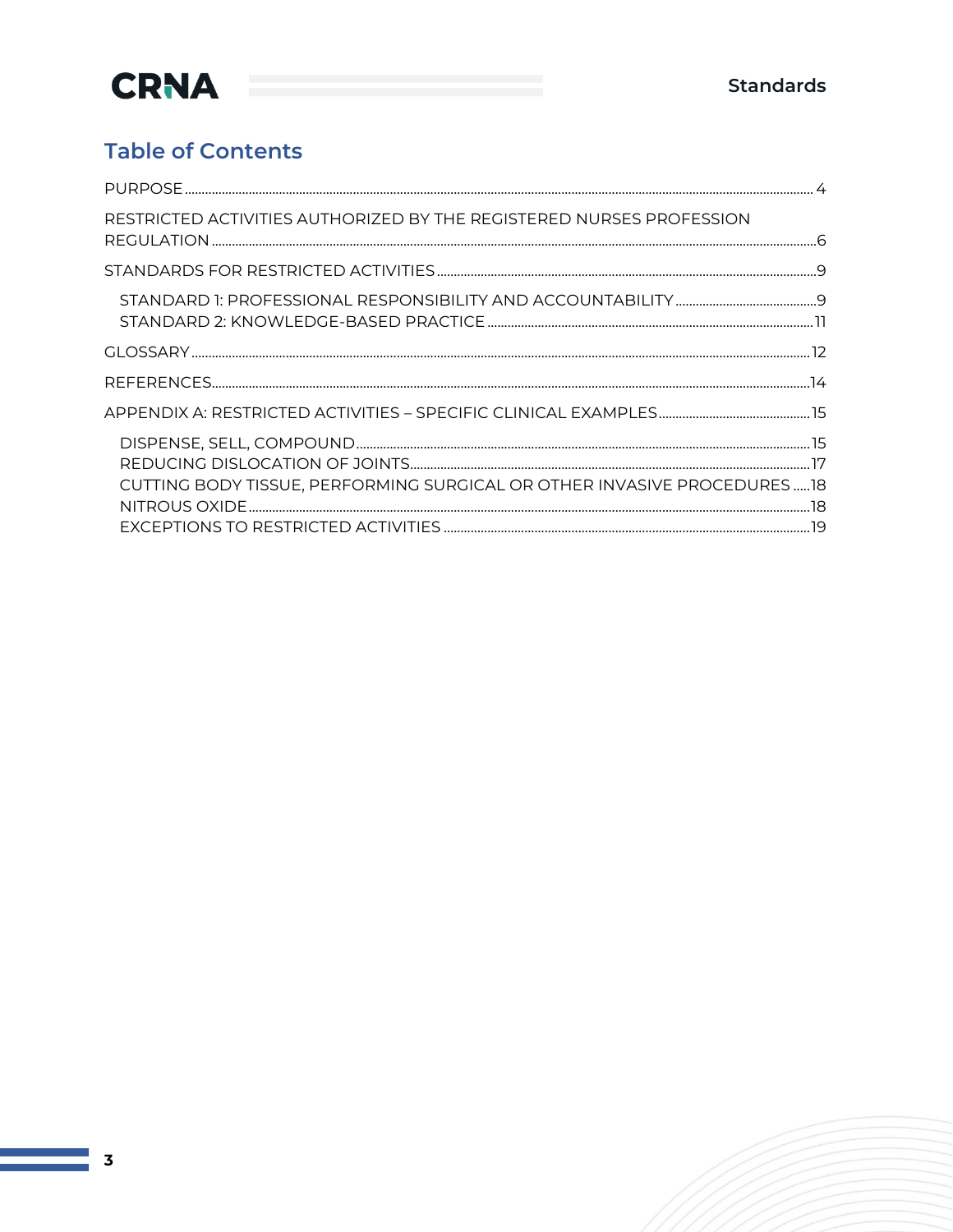

The *Health Professions Act* (HPA) introduces the concept of restricted activities. Restricted activities are high risk activities performed as a part of providing a **HEALTH SERVICE<sup>1</sup>** that requires specific **COMPETENCIES** to be carried out safely by authorized persons. The complete list of restricted activities is in Schedule 7.1 of the *Government Organization Act* (2000). HPA provides authority to the regulatory college to make a regulation that authorizes those restricted activities in Schedule 7.1 that its **REGULATED MEMBERS** may perform and any conditions or supervisory requirements.

The *Registered Nurses Profession Regulation* (2005) authorizes the restricted activities regulated members may provide and the categories of regulated members that are authorized to perform them. However, the authorization of a restricted activity in the regulation does not mean that a regulated members can perform any identified restricted activity in any situation, in any practice area.

### <span id="page-3-0"></span>**Purpose**

This document identifies **STANDARDS** and expectations for performing restricted activities by regulated members. Restricted activities are only one component of **CLIENT** care. The performance of a restricted activity in the provision of client care must be performed along with

- assessment,
- **CRITICAL INQUIRY,**
- planning,
- problem solving,
- decision-making,
- monitoring of the client's response, and
- evaluation.

These standards provide further clarification and direction on the provision of a restricted activity within the context of nursing practice. Regulated members must practice within the limits of their own **COMPETENCE** and perform restricted activities that are appropriate to the regulated member's area of practice.

The *Registered Nurses Profession Regulation* lists the authorized restricted activities for a regulated members on the register on which they are registered as follows:

- registered nurses
- graduate nurses
- certified graduate nurses
- RN or NP courtesy regulated members

<sup>1</sup> Words or phrases in **BOLD CAPITALS** upon first mention are defined in the glossary.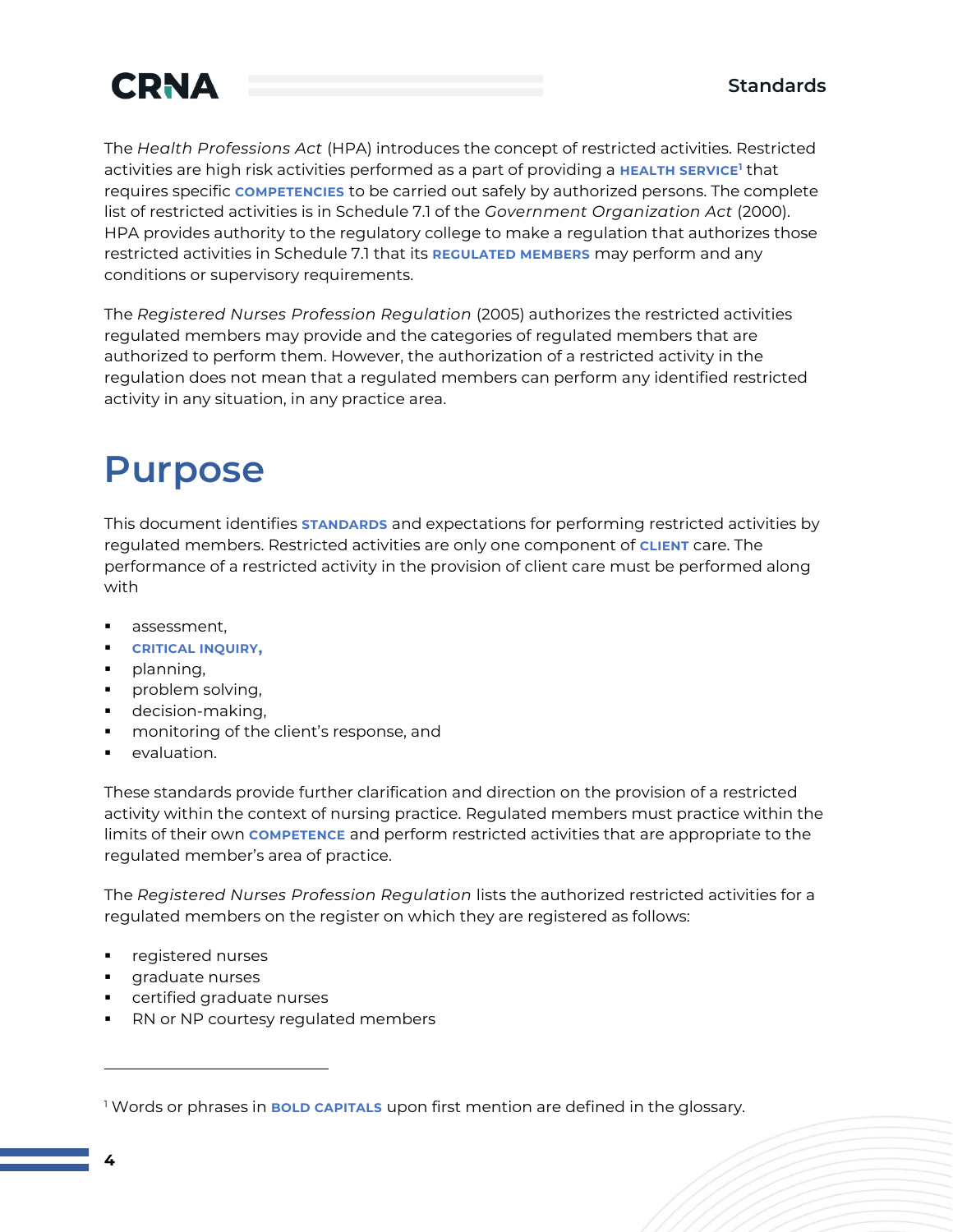



- nurse practitioners
- **·** graduate nurse practitioners

This document builds on the following CARNA documents that articulate and further describe the scope of nursing practice for the public, regulated members, and other stakeholders:

- *Code of Ethics for Registered Nurses* (Canadian Nurses Association, 2017)
- *Competencies for Registered Nurse Prescribing Schedule 1 Drugs and Ordering Diagnostic Tests* (2019)
- *Entry-Level Competencies for the Practice of Registered Nurses* (2019)
- *Entry-Level Competencies for Nurse Practitioners in Canada* (2016)
- *Practice Standards for Regulated Members* (2013)
- *Prescribing Standards for Nurse Practitioners* (2018)
- *Registered Nurse Prescribing Schedule 1 Drugs and Ordering Diagnostic Tests: Requirements and Standards* (2019)
- *Scope of Practice for Nurse Practitioners* (2017)
- *Scope of Practice for Registered Nurses* (2011)
- *Use of Title Standards* (2019)

All CARNA documents can be found on the CARNA website at *[www.nurses.ab.ca.](http://www.nurses.ab.ca/)*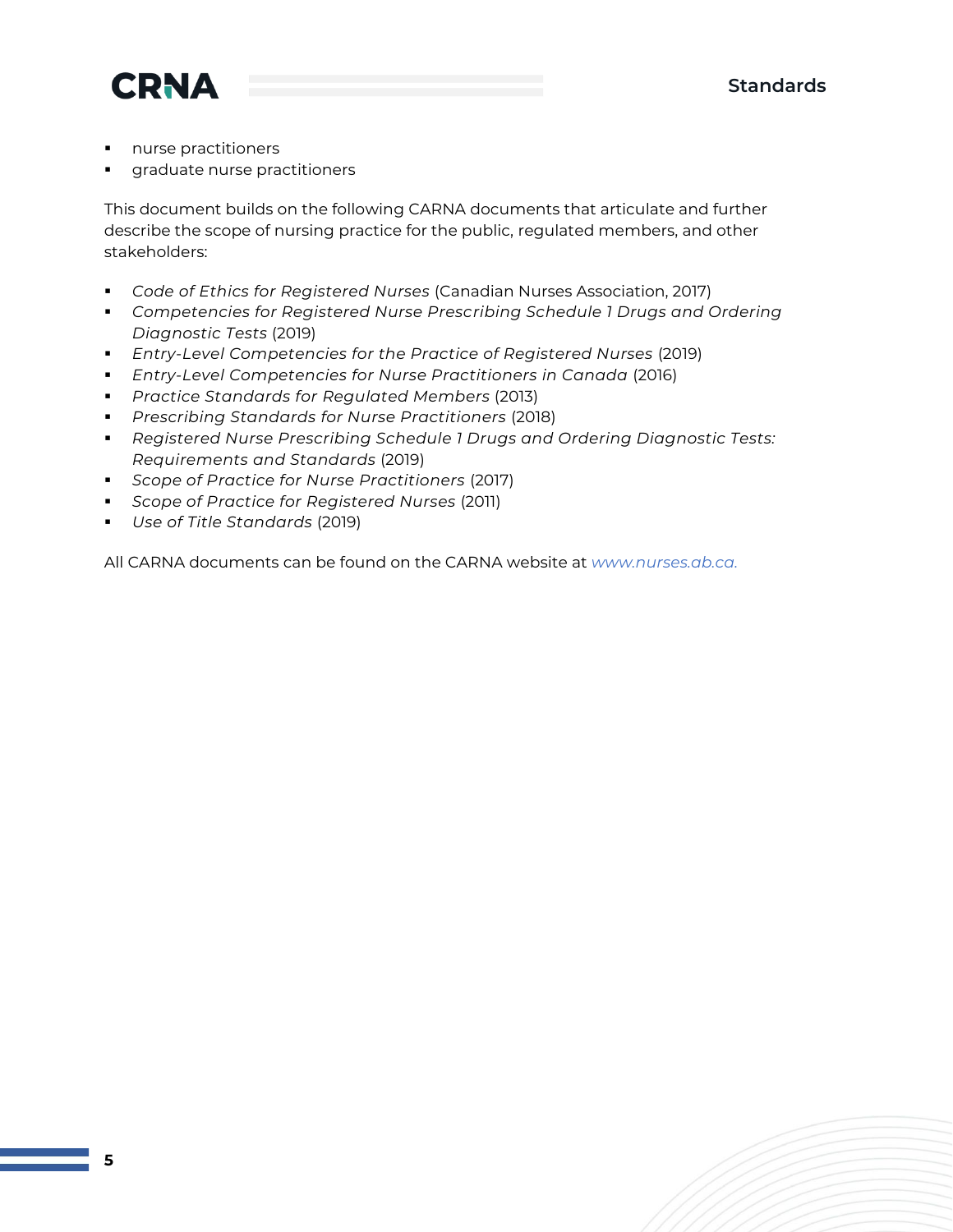## <span id="page-5-0"></span>**Restricted Activities Authorized by the Registered Nurses Profession Regulation**

The restricted activities that regulated members are authorized to perform are identified under section 15 of the *Registered Nurses Profession Regulation* (2005):

#### **Restrictions**

**14.1(1)** Despite sections 15 to 18, regulated members must restrict themselves in performing restricted activities to those activities that they are **COMPETENT** to perform and to those that are appropriate to their area of practice and the procedures being performed.

**(2)** A regulated member who performs a restricted activity must do so in accordance with the Standards of Practice.

**(3)** A regulated member or other person shall not supervise the performance of a restricted activity unless the regulated members or person is authorized or permitted to perform the restricted activity without being supervised.

**(4)** A regulated member or other person who supervises the performance of a restricted activity under sections 15 to 18 must do so in accordance with the Standards of Practice.

**15(1)** A regulated member registered on any register may, within the practice of registered nursing, perform the following restricted activities:

- **a.** to cut a body tissue, to administer anything by an invasive procedure on body tissue or to perform surgical or other invasive procedures on body tissue below the dermis or the mucous membrane;
- **b.** to insert or remove instruments, devices, fingers or hands
	- **i.** beyond the cartilaginous portion of the ear canal,
	- **ii.** beyond the point in the nasal passages where they normally narrow,
	- **iii.** beyond the pharynx,
	- **iv.** beyond the opening of the urethra,
	- **v.** beyond the labia majora,
	- **vi.** beyond the anal verge, or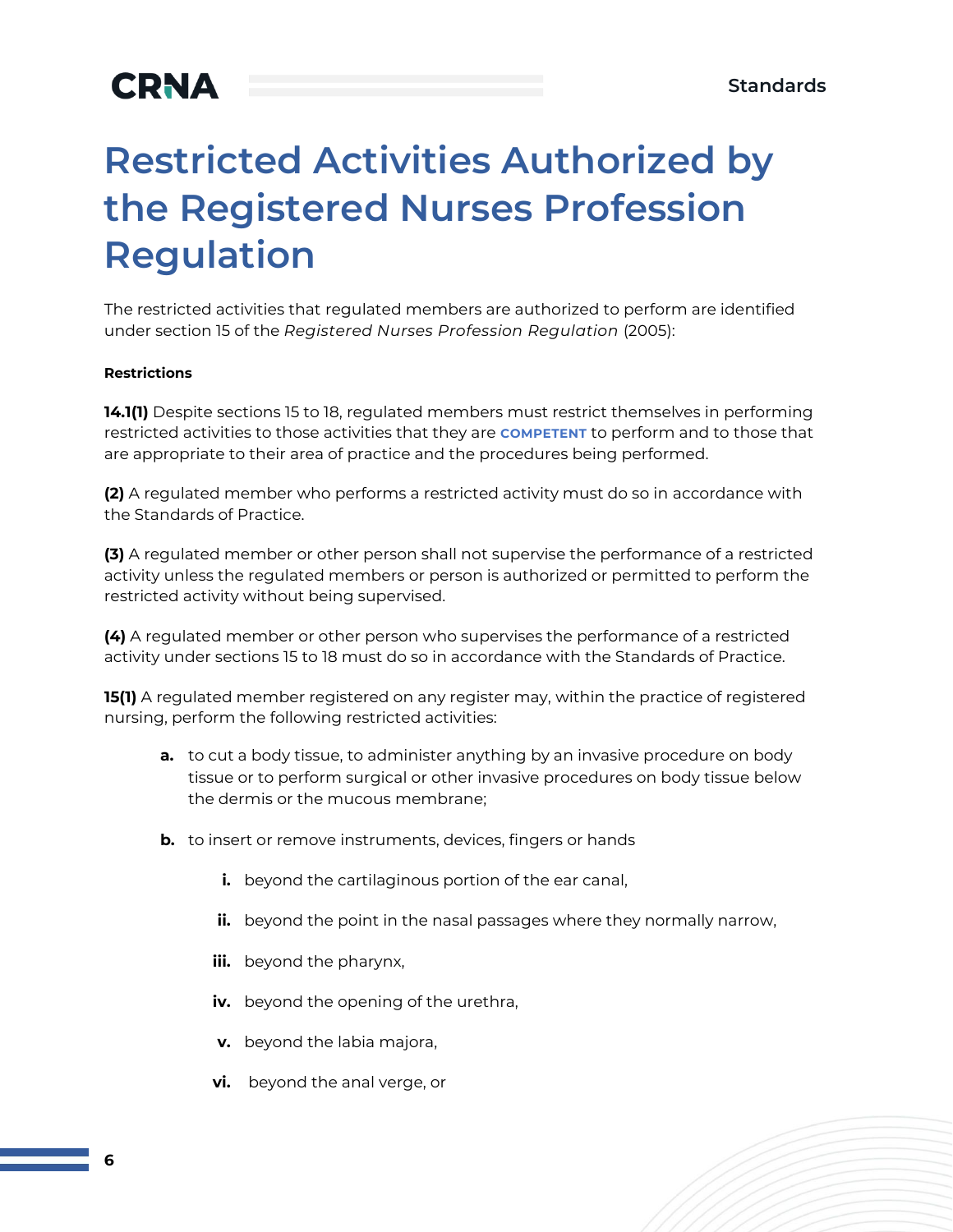



- **vii.** into an artificial opening into the body;
- **c.** to insert into the ear canal under pressure, liquid, air or gas;
- **d.** to reduce a dislocation of a joint;
- **e.** subject to subsection (2), to compound or dispense a Schedule 1 drug or Schedule 2 drug;
- **f.** to administer a vaccine or parenteral nutrition;
- **g.** to compound or administer blood or blood products;
- **h.** to administer diagnostic imaging contrast agents;
- **i.** to administer radiopharmaceuticals, radiolabelled substances, radioactive gases or radioaerosols;
- **j.** to prescribe or administer nitrous oxide, for the purposes of anaesthesia or sedation;

**j.1.** to order or apply non-ionizing radiation in ultrasound imaging, other than the application of ultrasound to a fetus;

- **k.** to perform a psychosocial intervention with an expectation of treating a substantial disorder of thought, mood, perception, orientation or memory that grossly impairs
	- **i.** judgment,
	- **ii.** behaviour,
	- **iii.** capacity to recognize reality, or
	- **iv.** ability to meet the ordinary demands of life;
- **l.** to manage labour or deliver a baby.

**(2)** Despite subsection (1)(e), a regulated member registered on any register performing the restricted activity described in subsection (1)(e) shall not distribute, trade or barter for money or valuable consideration, or keep for sale or offer for sale, a Schedule 1 drug or a Schedule 2 drug but may distribute or give away a Schedule 1 drug or a Schedule 2 drug without expectation or hope of compensation or reward.

**(2.1)** A regulated member registered on the registered nurse register may, within the practice of registered nursing perform the restricted activity of ordering any form of ionizing radiation in medical radiography.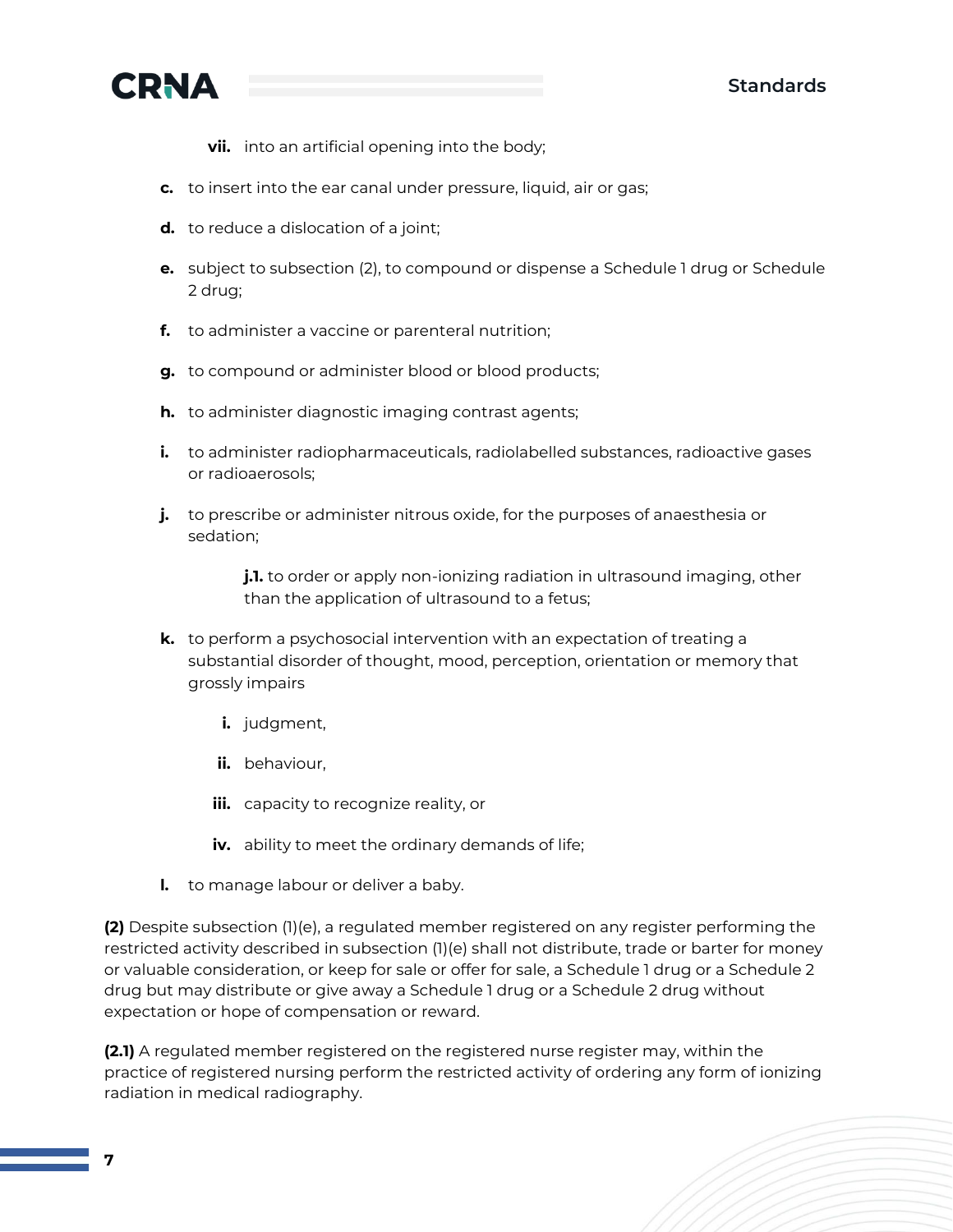

**(2.2)** A regulated member registered on the registered nurse register who meets the requirements approved by the Council and who has been authorized to do so by the Registrar may, within the practice of registered nursing, perform the restricted activity of prescribing a Schedule 1 drug.

**(4)** A regulated member registered on the registered nurse register or on the certified graduate nurse register may, within the practice of registered nursing, perform the restricted activity of applying non-ionizing radiation in ultrasound imaging to a fetus, but only under the supervision of a person who provides health services and who is authorized by this Regulation or another regulation under the Act or by another enactment to apply ultrasound to a fetus.

**(5)** A regulated member registered on the nurse practitioner register and a regulated member registered on the courtesy register as a nurse practitioner and a regulated member registered on the provisional register as a graduate nurse practitioner may perform the restricted activities listed in subsection (1) and the following additional restricted activities when practising as a nurse practitioner:

- **a.** to set or reset a fracture of a bone;
- **b.** to prescribe a Schedule 1 drug;
- **c.** to prescribe blood or blood products;
- **d.** to prescribe diagnostic imaging contrast agents;
- **e.** to prescribe radiopharmaceuticals, radiolabelled substances, radioactive gases and radioaerosols;
- **f.** to order or apply any form of ionizing radiation in medical radiography;
- **g.** to order any form of ionizing radiation in nuclear medicine;
- **h.** to order non-ionizing radiation in magnetic resonance imaging;
- **i.** to order or apply non-ionizing radiation in ultrasound imaging, including any application of ultrasound to a fetus.

#### **(6) In this section,**

- **a.** Schedule 1 drug means a Schedule 1 drug within the meaning of Part 4 of the Pharmacy and Drug Act;
- **b.** Schedule 2 drug means a Schedule 2 drug within the meaning of Part 4 of the Pharmacy and Drug Act.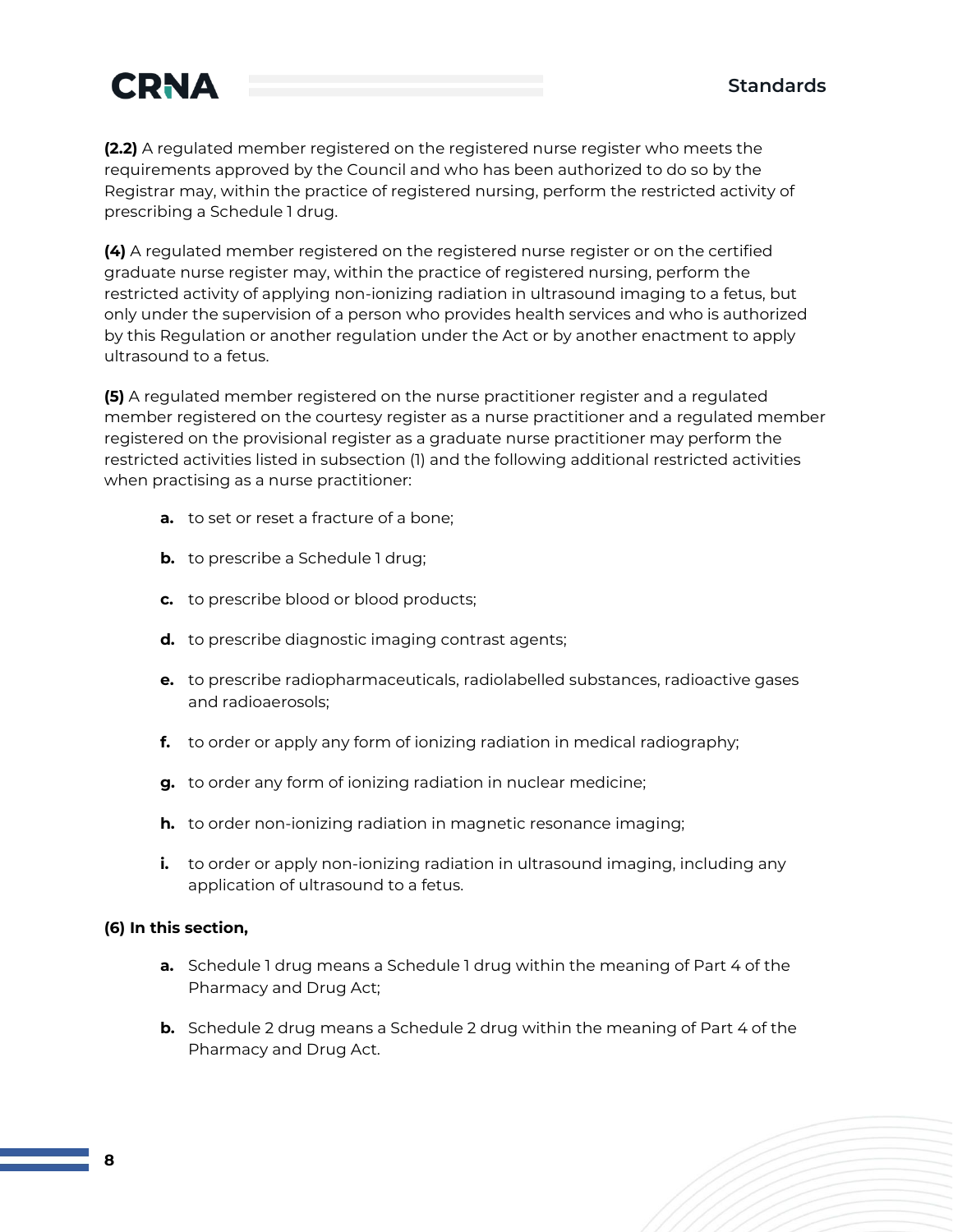## <span id="page-8-0"></span>**Standards for Restricted Activities**

These standards identify the expectations for regulated member who perform restricted activities. The criteria illustrate how the standard must be met, and all criteria must be met in order to achieve the standard. The criteria are not written in order of importance.

### <span id="page-8-1"></span>**Standard 1: Professional Responsibility and Accountability**

The regulated member is responsible and accountable for the **RESTRICTED ACTIVITIES** they perform within their nursing practice.

#### **Criteria**

#### **Every regulated member**

- **1.1** is accountable for their practice including the safe and competent performance of restricted activities;
- **1.2** only performs restricted activities they are authorized and competent to perform, appropriate to their clinical practice area, and the procedure being performed;
- **1.3** complies with organization policy and only performs a restricted activity that is appropriate to the clinical practice area; and
- **1.4** only supervises the performance of restricted activities that they themselves are authorized to perform without being required to have supervision themselves.

#### **The registered nurse and the certified graduate nurse**

**1.5** can only apply non-ionizing radiation in the application of ultrasound imaging to a fetus under the supervision of a person who provides health services and who is authorized by a regulation under the HPA or by another enactment to apply ultrasound to a fetus.

#### **The registered nurse**

**1.6** who is authorized to prescribe Schedule 1 drugs (except controlled drugs and substances), and to order diagnostic tests in a specific clinical practice area, must practice in accordance with the standards and criteria outlined in *Registered Nurse Prescribing Schedule 1 Drugs and Ordering Diagnostic Tests: Requirements and Standards* (2019);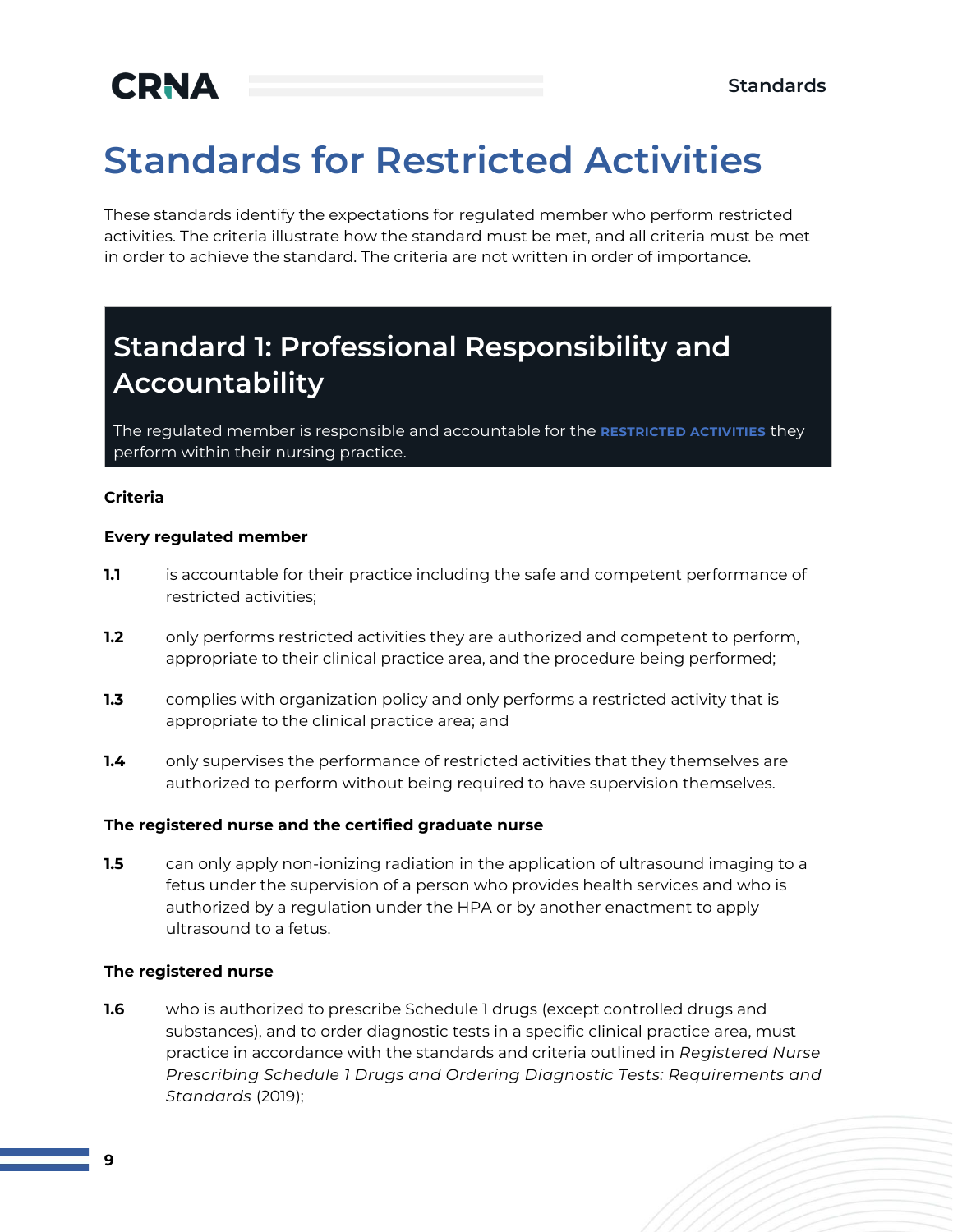

- **1.7** must use the appropriate **CLINICAL SUPPORT TOOL** in their specific clinical practice area to order medical radiography and must
	- **1.7.1** use the guidance and advice provided by CARNA to determine the knowledge and skill required to perform the ordering of medical radiography safely and competently,
	- **1.7.2** successfully complete any additional education required by their employer in that specific clinical practice area,
	- **1.7.3** know the evidence-based rationale to order the medical radiography as outlined in the clinical support tool,
	- **1.7.4** notify a client of any necessary follow-up care,
	- **1.7.5** document all interactions with a client, including failed attempts to notify a client about follow-up care,
	- **1.7.6** use critical judgment to decide if the order for medical radiography outlined in the clinical support tool is appropriate for the client in the specific situation, and
	- **1.7.7** use the processes outlined in the clinical support tool and organization policies for
		- **1.7.7.1** collaboration with a health-care professional, who provides health services and is authorized by a regulation under HPA or by another enactment, to order and interpret medical radiography to
			- **a.** review results of the medical radiography and consultation report in a timely manner,
			- **b.** discuss disclosure of the results of the medical radiography to the client, and
			- **c.** discuss any necessary follow-up care,
		- **1.7.7.2** receiving results of the medical radiography and responding to critical results reported by an imaging facility, and
		- **1.7.7.3** identifying the appropriate health-care professionals that results are directed to; and
- **1.8** must not order any form of
	- **1.8.1** ionizing radiation in nuclear medicine, radiation therapy, and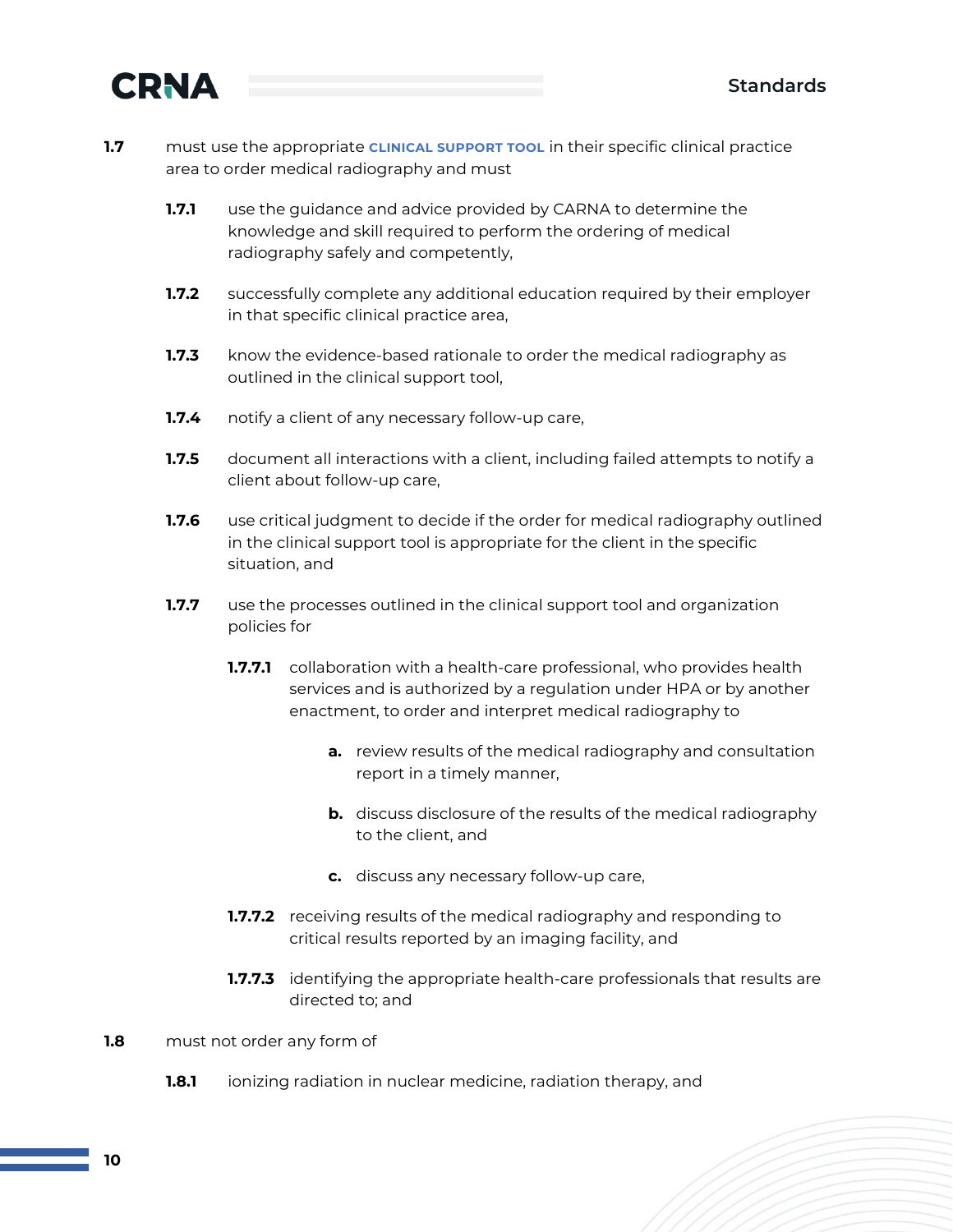

**1.8.2** non-ionizing radiation in lithotripsy or magnetic resonance imaging.

#### **The nurse practitioner:**

**1.9** must use the guidance and advice provided by CARNA to determine the knowledge and skill required to perform the restricted activity to set or reset a fracture of a bone safely and competently.

### <span id="page-10-0"></span>**Standard 2: Knowledge-based practice**

The regulated member applies knowledge and skills in the performance of restricted activities.

#### **Criteria**

The regulated member

- **2.1** assesses, uses critical inquiry, plans, problem-solves, makes decisions, documents, monitors the client's response, and evaluates the restricted activity;
- **2.2** engages in **EVIDENCE-INFORMED** practice;
- **2.3** assesses the client to determine whether the restricted activity is warranted by considering the known risks and benefits to the client, the **PREDICTABILITY** of the outcomes, and any other factors that may impact client outcomes;
- **2.4** completes any education required by their employer in the clinical practice area to perform a restricted activity;
- **2.5** takes action and provides care if any intended and unintended outcomes arise; and
- **2.6** maintains **COMPETENCE** necessary to perform restricted activities relevant to their practice.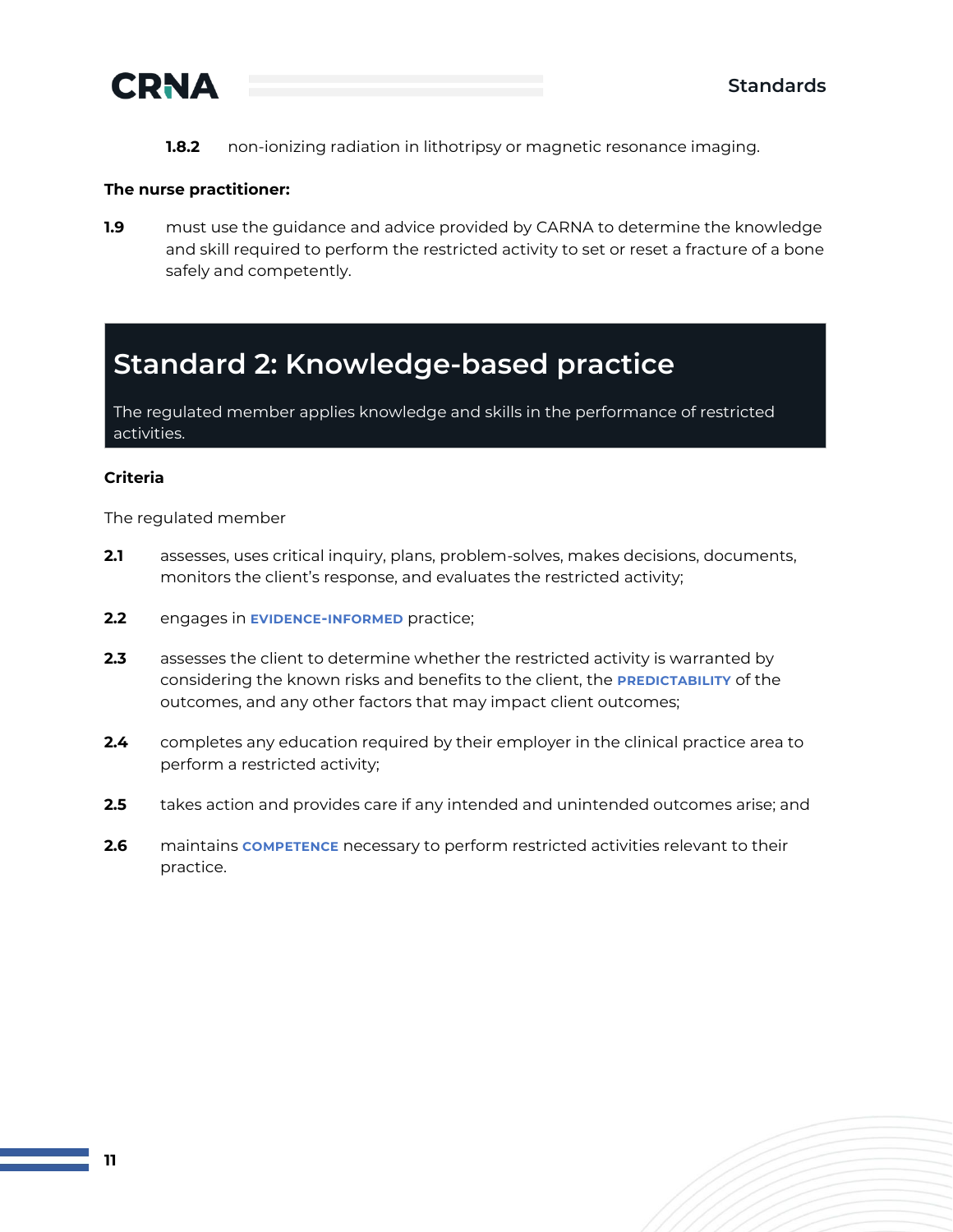## <span id="page-11-0"></span>**Glossary**

**ACCOUNTABILITY** – The obligation to answer for the professional, ethical, and legal responsibilities of one's activities and duties (Ellis & Hartley, 2009).

**CLIENT** – The term client(s) can refer to patients, residents, families, groups, communities, and population (CARNA, 2013).

**CLINICAL SUPPORT TOOL** – An evidence-informed tool used by the practice area to guide decisions related to prescribing, and the ordering of medical radiography. The clinical support tool may be a protocol, an algorithm, or a clinical practice guideline.

**COMPETENCE** – The integrated knowledge, skills, judgement, and attributes required of a nurse to practise safely and ethically in a designated role and setting (CARNA, 2019a).

**COMPETENCIES** – The observable ability of a registered nurse that integrates the knowledge, skills, abilities, and judgment required to practise nursing safely and ethically (CARNA, 2019a).

**COMPETENT** – The application of knowledge, skills, abilities, and judgement required to practise nursing safely and ethically (CARNA, 2019a).

**CRITICAL INQUIRY** – This term expands on the meaning of critical thinking to encompass critical reflection on actions. Critical inquiry means a process of purposive thinking and reflective reasoning where practitioners examine ideas, assumptions, principles, conclusions, beliefs, and actions in the context of nursing practice. The critical inquiry process is associated with a spirit of inquiry, discernment, logical reasoning, and application of standards (Brunt, 2005).

**EVIDENCE-INFORMED** – The ongoing process that incorporates evidence from research, clinical expertise, client preferences, and other available resources to make nursing decisions with clients (CNA, 2010).

**HEALTH SERVICE** – A service provided to people to protect, promote, or maintain their health; to prevent illness; diagnose; treat; rehabilitate; or to take care of the health needs of the ill, disabled, injured or dying (HPA, 2000).

**PREDICTABILITY** – Degree to which outcomes can "reasonably be expected to follow an anticipated path with respect to timing and nature" (College of Nurses of Ontario, 2009).

**REGULATED MEMBERS** – CARNA regulated members include: registered nurses, graduate nurses, certified graduate nurses, nurse practitioners, graduate nurse practitioners, and RN or NP courtesy regulated members.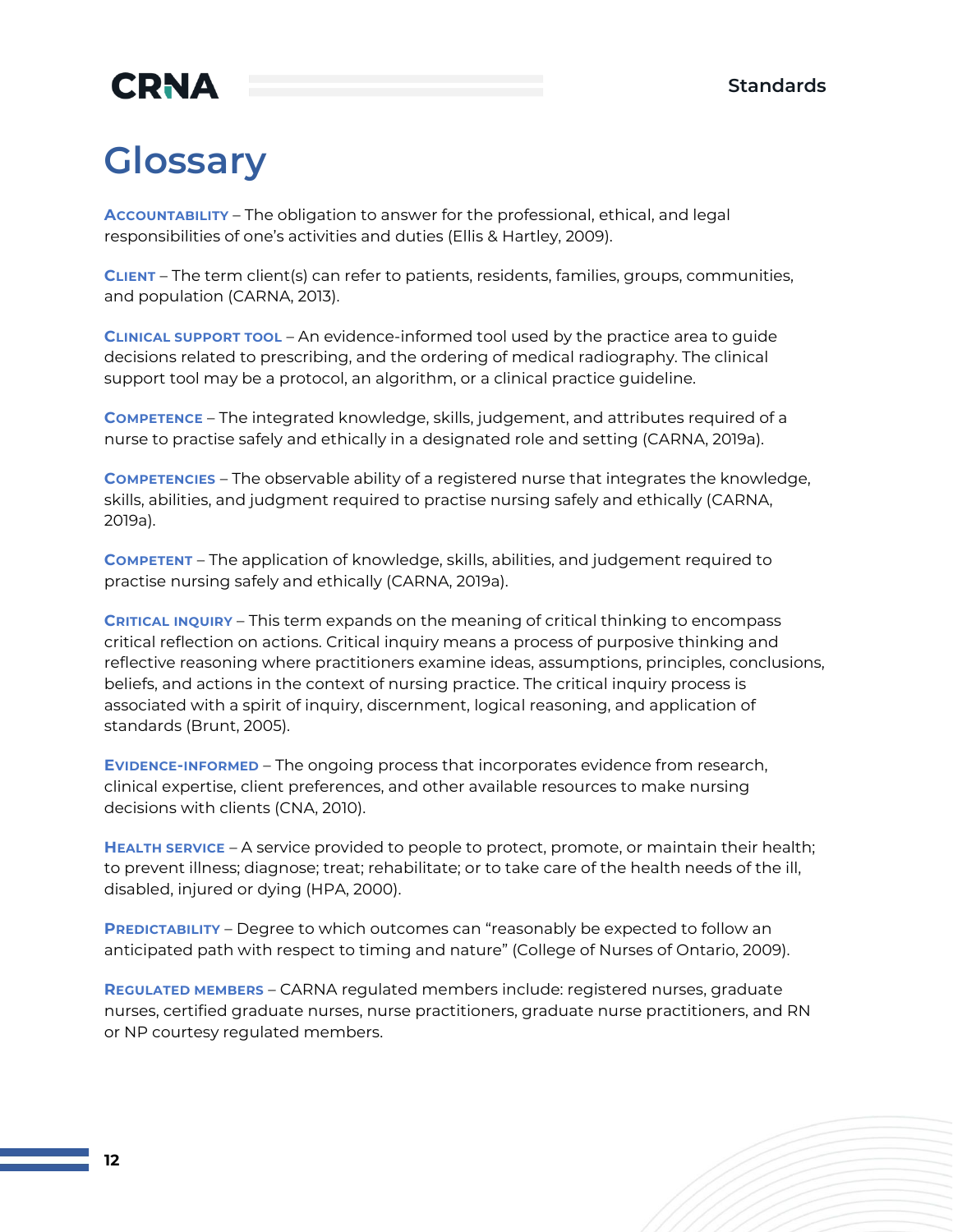

**RESTRICTED ACTIVITY** – The restricted activities identified in Schedule 7.1 of the *Government Organization Act* provide a legal framework for authorization by a regulatory college of those restricted activities their regulated members can perform.

**STANDARD** – An authoritative statement that describes the required behavior of every nurse and is used to evaluate individual performance (CNA, 2010).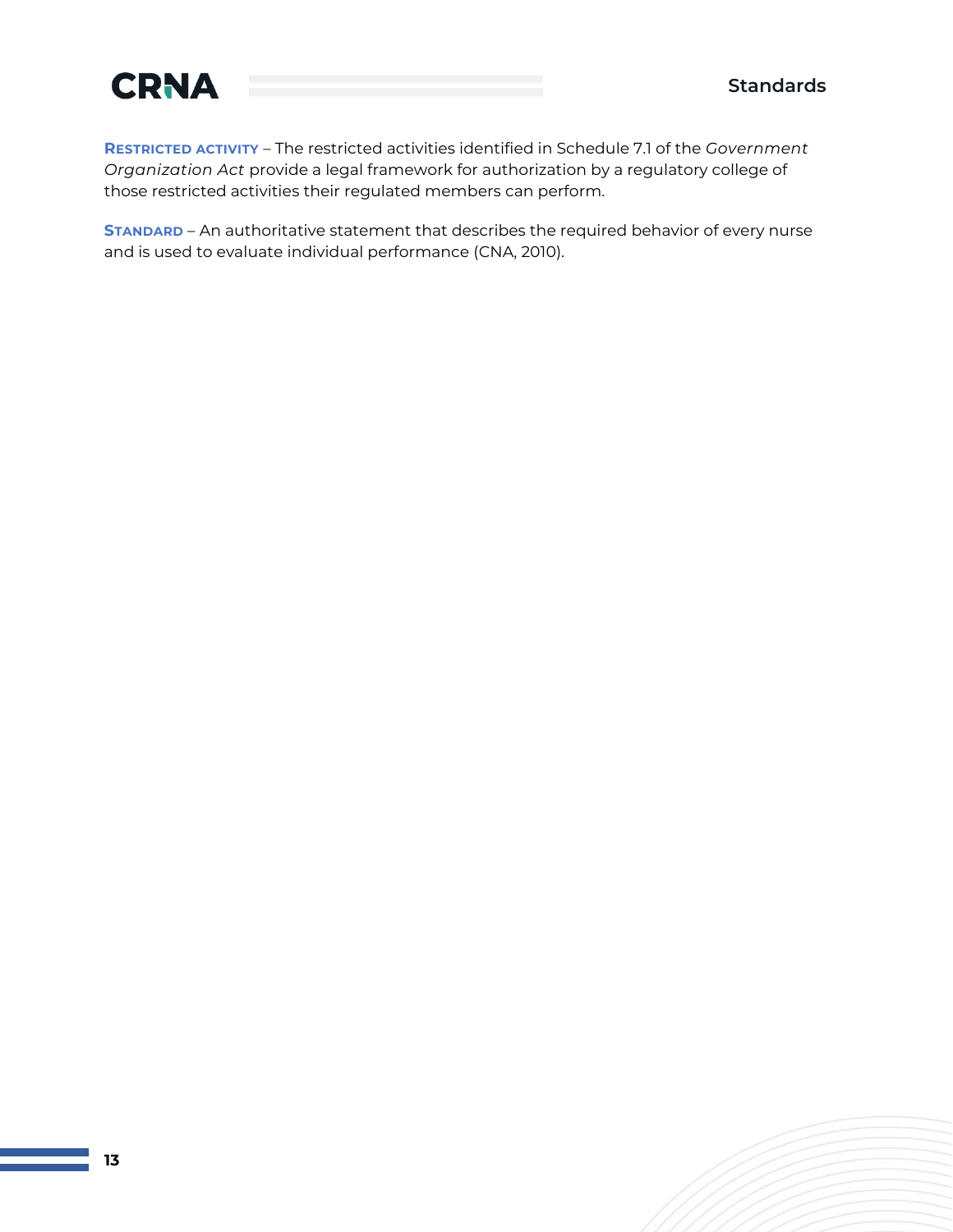### <span id="page-13-0"></span>**References**

- Brunt, B. A. (2005). *Critical thinking in nursing: An integral review. The Journal of Continuing Education in Nursing, 36*(2), 60-67.
- Canadian Health Services Research Foundation. (2005). How CHSRF defines evidence. *Links, 8*(3), 7.
- Canadian Nurses Association. (2010). *Canadian nurse practitioner core competency framework*. Retrieved from *[http://cna](http://cna-aiic.ca/~/media/cna/files/en/competency_framework_2010_e.pdf)[aiic.ca/~/media/cna/files/en/competency\\_framework\\_2010\\_e.pdf.](http://cna-aiic.ca/~/media/cna/files/en/competency_framework_2010_e.pdf)*
- College of Registered Nurses of Alberta. (2019a). *Entry-level competencies for the practice of registered nurses*. Edmonton, AB: Author.
- College of Registered Nurses of Alberta. (2019b). *Supervision standards.* Edmonton, AB: Author.
- College of Registered Nurses of Alberta. (2013). *Practice standards for regulated members.* Edmonton, AB: Author.
- College of Registered Nurses of Alberta, College of Licensed Practical Nurses of Alberta, & College of Registered Psychiatric Nurses of Alberta. (2010). *Decision-making standards for nurses in the supervision of health-care aides.* Edmonton, AB: Author.
- College of Nurses of Ontario. (2009). *Utilization of RNs and RPNs*. Toronto, ON: Author. Ellis, J.R., & Hartley, C.L. (2009). Managing and coordinating nursing care (5th ed.). Philadelphia, PA: Lippincott Williams & Wilkins.
- *Government Organization Act*, R.S.A. 2000, Sch. 7.1.

*Health Professions Act*, R.S.A. 2000, c. H-7.

*Pharmacy and Drug Act*, R.S.A. 2000, c. P-13.

*Registered Nurses Profession Regulation*, Alta. Reg. 232/2005.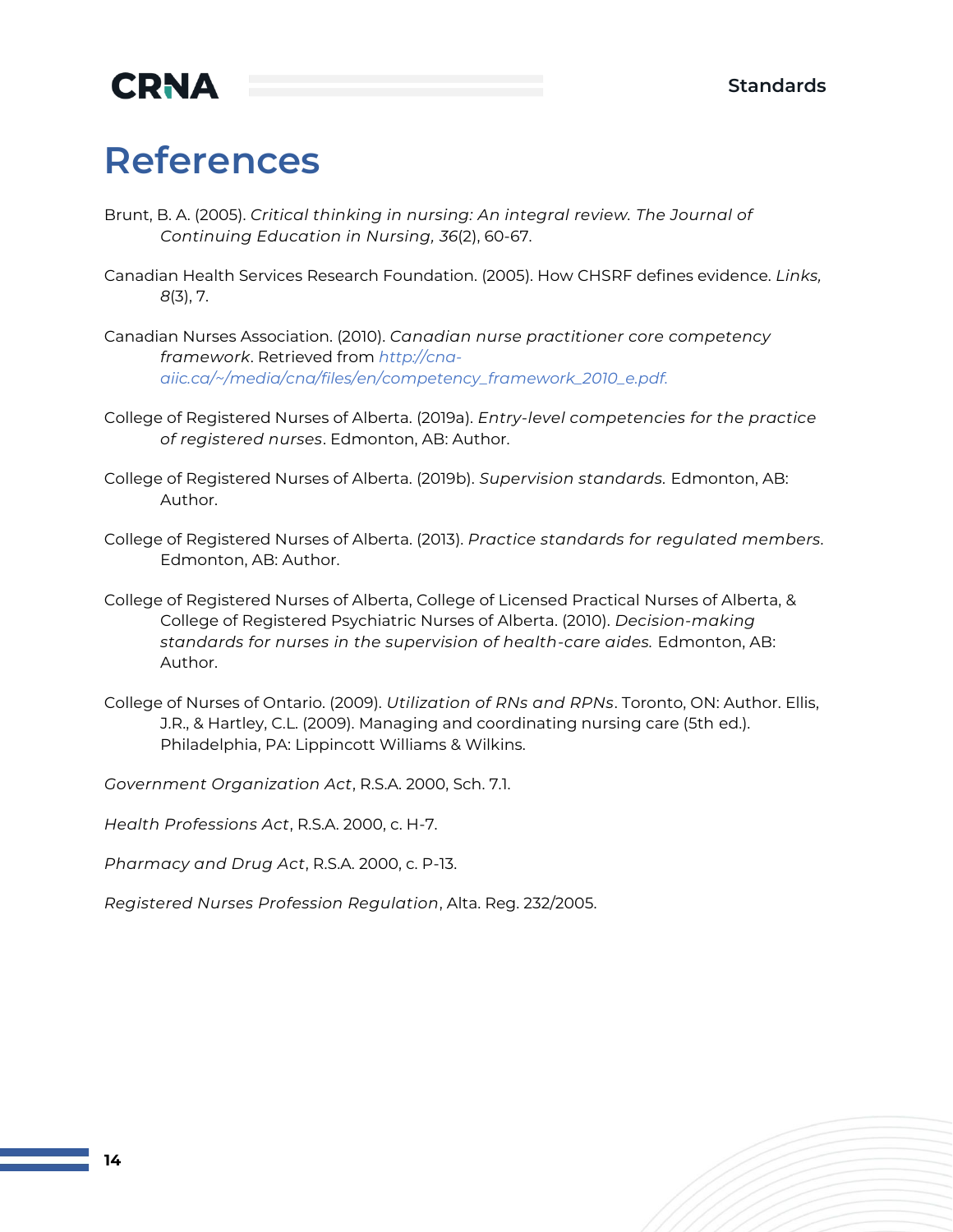## <span id="page-14-0"></span>**Appendix A: Restricted Activities – Specific Clinical Examples**

Under HPA health professionals have overlapping scopes of practice. Several professions will have the authority to perform the same restricted activity. The context of the practice situation will determine the extent to which a health professional will perform a restricted activity. The following clinical situations are discussed in order to provide guidance for regulated members and their employers. All examples provided are subject to the standards on the previous pages.

### <span id="page-14-1"></span>**Dispense, Sell, Compound**

The CARNA regulations state that CARNA regulated members will be given authority to:

**15(1)(e)** to dispense, compound, provide for selling or sell a Schedule 1 drug or Schedule 2 drug.

Schedule 7.1 of the *Government Organization Act* (GOA) defines *dispense* as:

- **1(c)** 'dispense' means
	- **i.** with respect to drugs, to provide a drug pursuant to a prescription for a person, but does not include the administration of a drug to a person;

#### and sell as:

- **1(h)** 'sell' includes
	- **i.** distribute, trade or barter for money or other valuable consideration,
	- **ii.** distributing and giving away without expectation or hope of compensation or reward,
	- **iii.** keeping for sale, and
	- **iv.** offering for sale.

Section 15(2) of the CARNA regulations places limits on the interpretation of 'sell' based on the above definition.

**15(2)** Despite subsection (1)(e), a regulated member registered on any register performing the restricted activity described in subsection (1)(e) shall not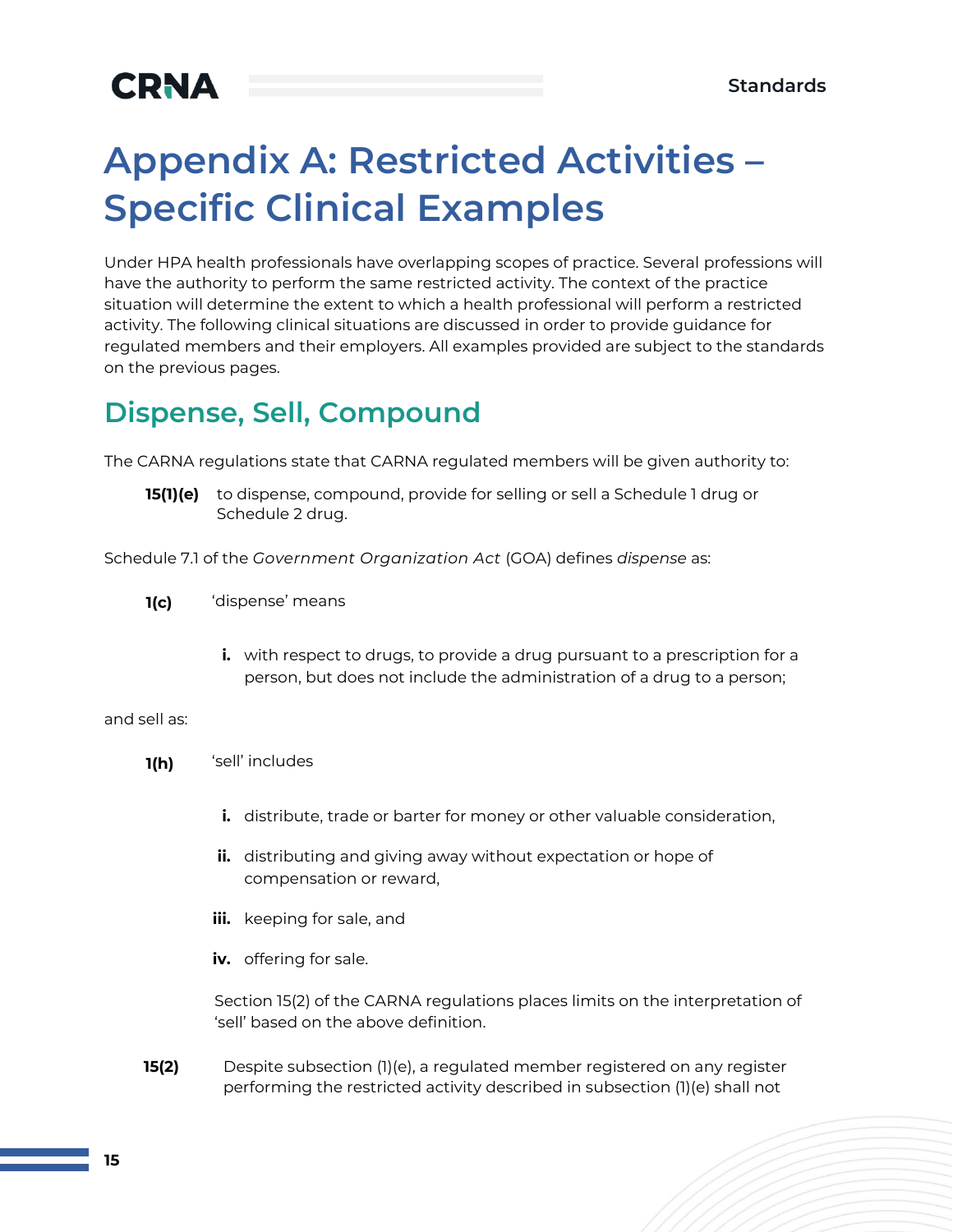

distribute, trade or barter for money or valuable consideration, or keep for sale or offer for sale a Schedule 1 drug or a Schedule 2 drug but may distribute or give away a Schedule 1 drug or a Schedule 2 drug without expectation or hope of compensation or reward.

The authority to perform the restricted activity of dispensing and selling does not mean that regulated members will now be able to dispense or sell medications in the same manner as would pharmacists. It will, however, provide flexibility to meet client needs where a pharmacist is unavailable. Situations where this authority might be needed include, but are not limited to:

- provision of partial doses of a medication or a full prescription in a small rural emergency or where a pharmacy is not available;
- providing birth control pills or the "morning after" pill in a family planning clinic;
- providing medication for a client who is leaving a health-care facility on a pass for a limited time period when a pharmacist is not available to do so; and
- providing medications or a full prescription to treat sexually transmitted infections according to protocols in a STD clinic.

In applying the standards outlined in this document the following must be considered:

- **·** Is there a pharmacist available?
- **•** If there is no pharmacist, is this medication or practice necessary to meet the needs of clients or vulnerable populations?
- Do the regulated members have the knowledge and skill to appropriately dispense the medication?

In dispensing a medication there are 6 major issues to consider:

- **1.** appropriateness of the prescription
- **2.** dispensing procedures to ensure the integrity of the drug distribution system
- **3.** labeling the drug correctly
- **4.** documentation of the dispensing
- **5.** client education
- **6.** storage of the drugs

The Alberta College of Pharmacy has developed *Standards of Practice* for dispensing. They are available on their website (*[www.abpharmacy.ca](http://www.abpharmacy.ca/)*) under the 'Resource Centre' tab. In any practice area where regulated members will be dispensing medications, the standards of practice developed by the Alberta College of Pharmacy are to be followed. The Alberta College of Pharmacy or a pharmacist must be involved in establishing the infrastructure, policies and procedures in those specific situations where it is appropriate for regulated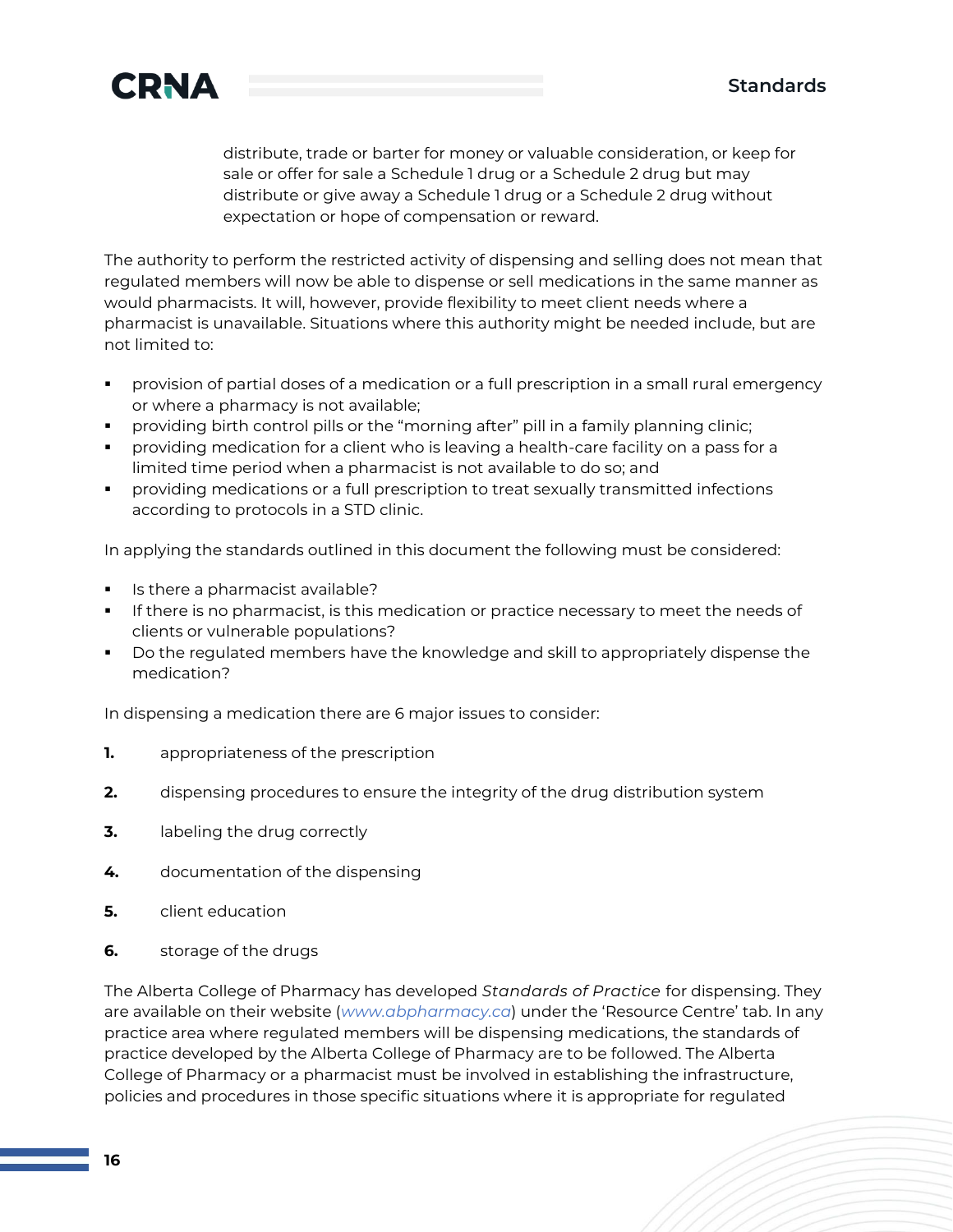

members to dispense medications. This will assist in ensuring the integrity of the drug distribution system, client safety and quality control.

#### **The definition of 'compound' in the GOA is as follows:**

**1(b)** "compound" means to mix together 2 or more ingredients of which at least one is a drug for the purposes of dispensing a drug or drugs.

There are instances in nursing practice where regulated members of CARNA might engage in compounding where two ingredients are mixed, one of which is a drug for the purposes of dispensing. Examples include:

- mixing lidocaine and Maalox for a client to take home for relief of pain;
- crushing tablets for pediatric clients and mixing them with strawberry syrup for administration at home; and
- **•** mixing two types of insulin and leaving the syringes with the client for selfadministration.

In each of these examples, the regulated member is mixing two drugs and giving it to the client for the purposes of self-administration by the client at a later time. The regulated member is mixing commercially available products. A commercially available product is defined by pharmacists as:

A pharmaceutical product authorized for use in Canada by the Health Protection Branch of Health and Welfare Canada, and having received a Notice of compliance, has been assigned a Drug Identification Number (DIN) and marketed in Canada. (Canadian Society of Hospital Pharmacists, 2001)

The mixing of pharmaceutical products of all dosage forms, oral liquid or solid, parenteral and topical often affects the storage requirements, stability and, thus, the efficacy of the product. Consultation with a pharmacist and/or published references is encouraged if the nurse has not prepared the compound in the past and is required for any compounds that will be stored beyond 24 hours.

### <span id="page-16-0"></span>**Reducing Dislocation of Joints**

CARNA regulations provide authority for regulated members to:

**15(1)(d)** To reduce dislocation of a joint

When policies were first being drafted to guide HPA regulation development, focus groups were held to discuss which restricted activities were being performed by registered nurses. Discussions with RNs indicated that in many rural facilities they were reducing dislocated shoulders in certain situations before a physician was involved. The intent of this authorization is to allow that practice to continue.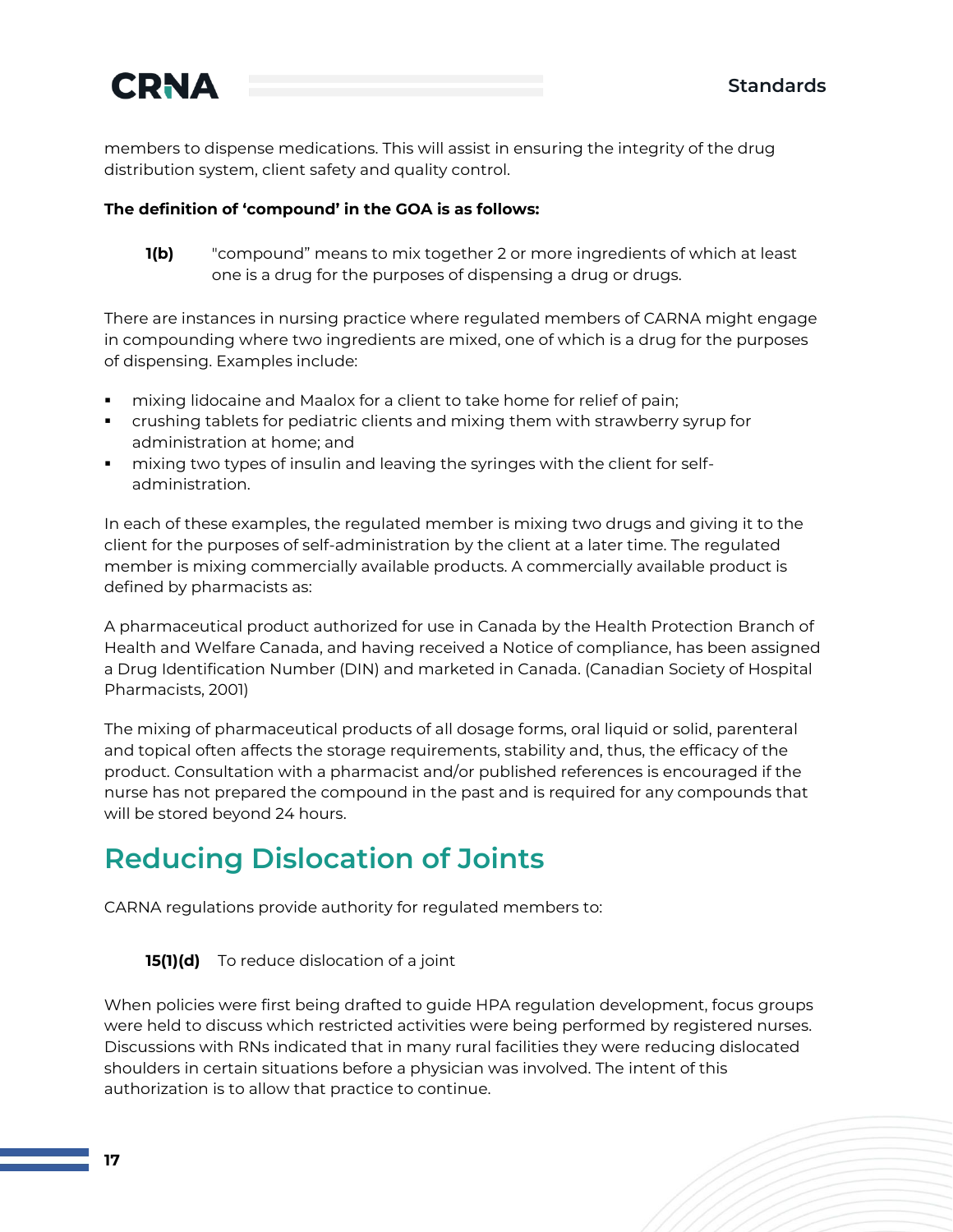

Application of the standards requires:

- policy development to support the practice and identify parameters and limitations;
- education of RNs in performing this restricted activity; and
- quality assurance mechanisms to evaluate and support safe, competent practice.

### <span id="page-17-0"></span>**Cutting Body Tissue, Performing Surgical or Other Invasive Procedures**

CARNA regulations authorize regulated member to:

**15(1)(a)** to cut a body tissue, to administer anything by an invasive procedure on body tissue or to perform surgical or other invasive procedures on body tissue below the dermis or the mucous membrane.

This is a very broad restricted activity that could include a wide range of interventions. It is not intended to allow regulated members to perform surgery, but is intended to allow for a variety of interventions, such as injections, deep wound debridement, medicated tube feedings and establishing a PICC line, provided the standards outlined in this document are followed and applied appropriately.

### <span id="page-17-1"></span>**Nitrous Oxide**

In the CARNA regulations regulated members are authorized to:

**15(1)(j)** to prescribe or administer nitrous oxide, for the purposes of anesthesia or sedation.

Nitrous oxide may be used by clients in an obstetrical unit. The intent of this authorization is to support RNs in that practice. Any other use of nitrous oxide would have to follow and apply the standards outlined in this document very carefully.

Application of the standards requires:

- **1.** policy development to support the practice and identify parameters and limitations;
- **2.** education of RNs in performing this restricted activity; and
- **3.** quality assurance mechanisms to evaluate and support safe, competent practice.